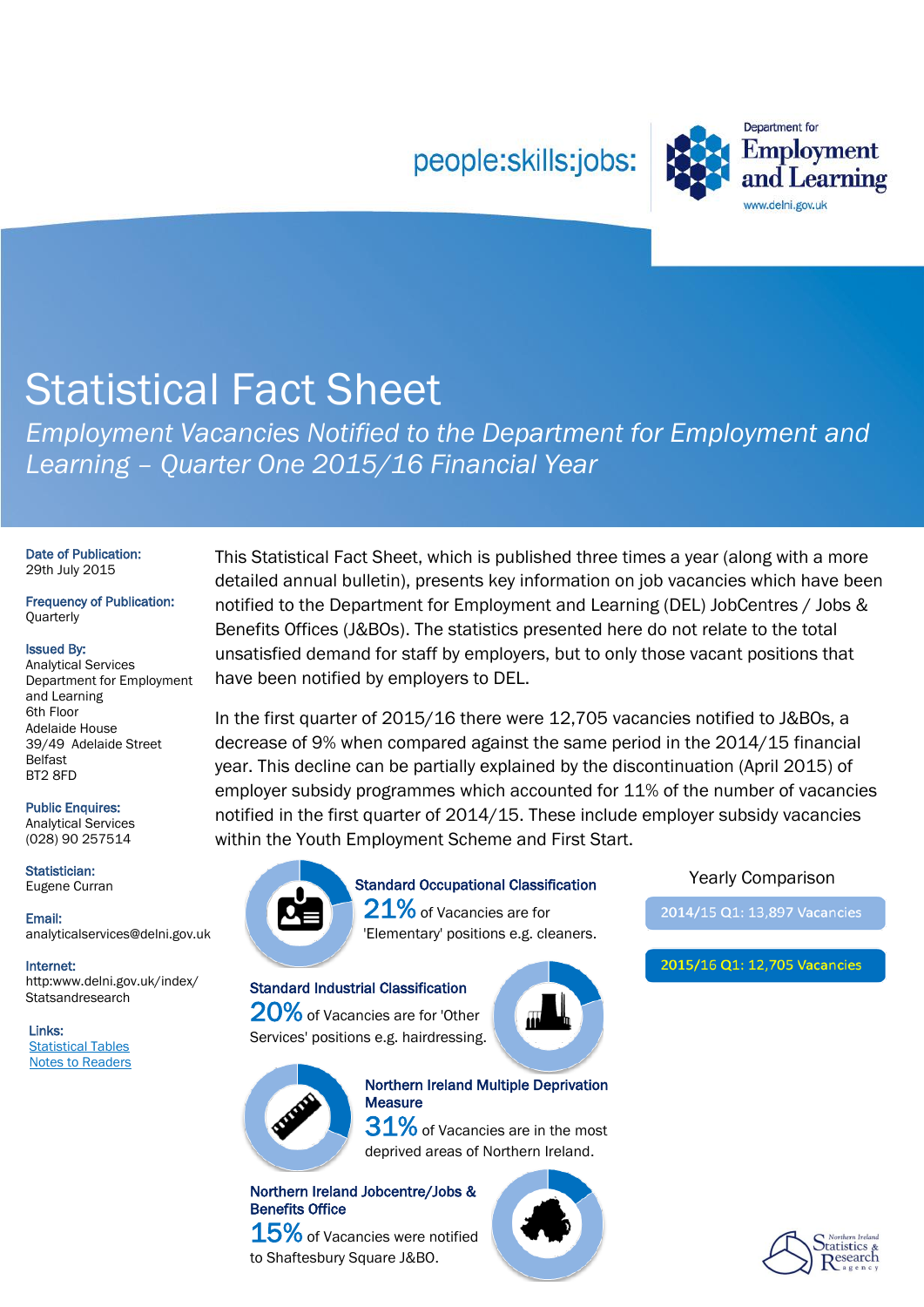When the 12,705 vacancies notified to the Department for Employment and Learning in Quarter 1 2015/16 are broken down into full-time, part-time and casual vacancies there are;

### 7,114 Full-Time Vacancies (56%) 4,413 Part-Time Vacancies (35%) 1,178 Casual Vacancies (9%)

- Quarter 1 is made up of April, May and June, which includes the Easter period.
- The majority of vacancies notified to the department are Full Time Vacancies.
- The proportion of full-time/part-time/casual vacancies continues to remain relatively constant from the last quarter of 2014/15 into the first quarter of the 2015/16 financial year.

# Standard Occupational Classification

The graph opposite presents the Standard Occupational Classification 2000 (SOC 2000) used to organise vacancies notified to the J&BOs into job groups according to skill level and skill specialisation. Further information, including definitions, relating to the Standard Occupational Classification (2000) can be found [here.](http://www.delni.gov.uk/employment-vacancies-factsheet-notes-to-readers-july-2015.pdf#page=3)



## Standard Industrial Classification

The top 5 industrial classifications make up 77% (9,836) of the total number of vacancies notified in this quarter.

In this section the Standard Industrial Classification 2007 (SIC 2007) is used to organise vacancies notified to the J&BOs by the type of economic activity in which they are engaged in to twenty one categories. Vacancies are assigned the SIC 2007 code of the employer that notified them. Further information, including definitions, relating to the SIC 2007 can be found [here.](http://www.delni.gov.uk/employment-vacancies-factsheet-notes-to-readers-july-2015.pdf#page=1)



### Top 5 Categories

Other Services - 2.542 Administration/Support Services 2,187 Human Health/Social Work - 1,823 Accommodation/Food Services - 1,745 Wholesale/Retail Trade - 1,539

Employment Vacancies Statistical Fact Sheet, 29th July 2015.



**Other Services includes** the activities of membership organisations; personal service activities such as hairdressing: and the repair of personal and household goods such as computers.